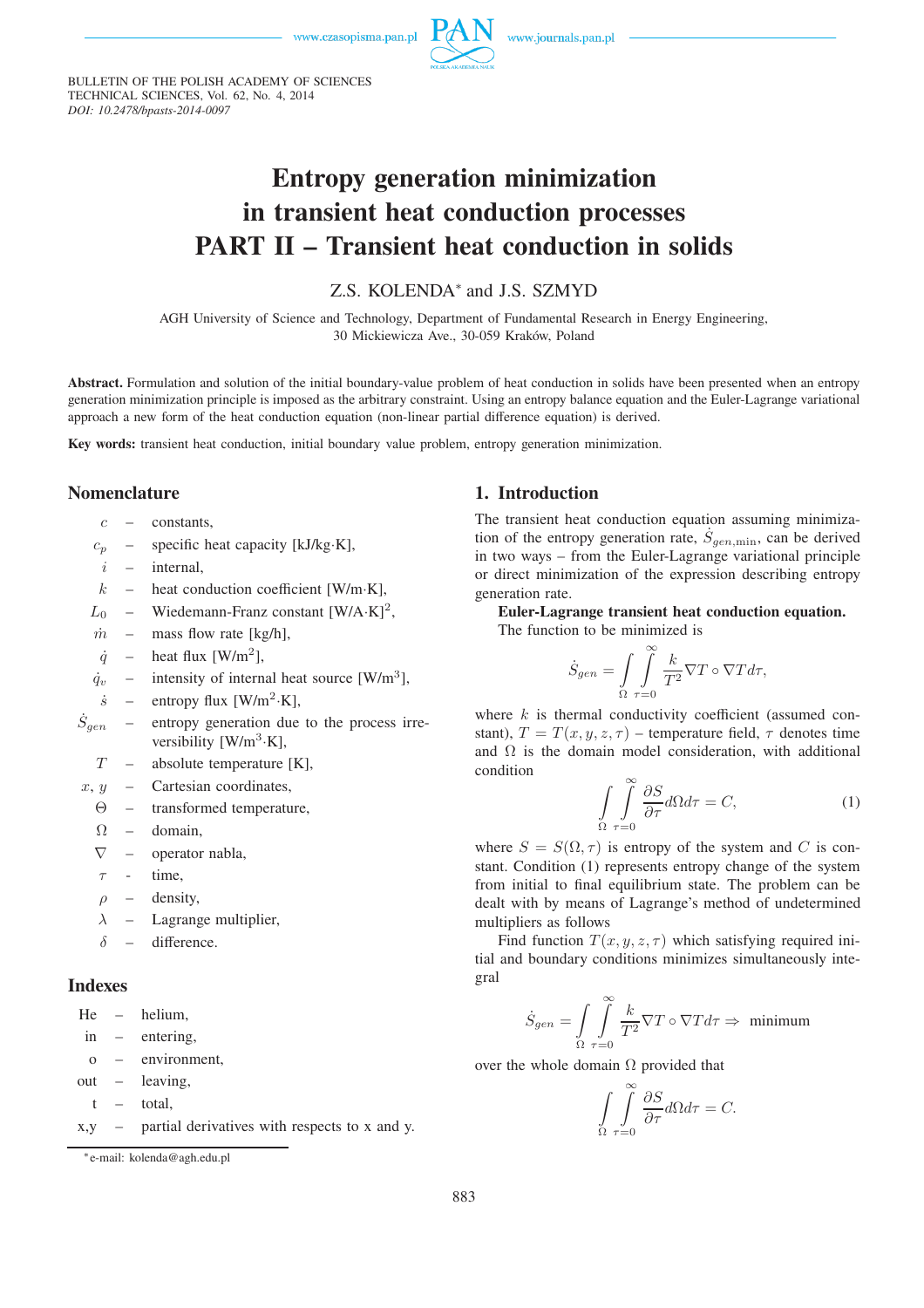

www.journals.pan.pl

#### Z.S. Kolenda and J.S. Szmyd

To solve the problem a new function [1]

$$
K = \frac{k}{T^2} \nabla T \circ \nabla T + \lambda \frac{\partial S}{\partial \tau}
$$

is introduced where  $\lambda$  is the Lagrange multiplier. The extremals must satisfy the Euler-Lagrange equation

$$
\frac{\partial K}{\partial T} - \sum_{i=1}^{3} \frac{d}{dx_i} \left( \frac{\partial K}{\partial T_{x_i}} \right) = 0,
$$

where  $T_{x_i}$  denotes gradient components  $\partial T/\partial x_i$ ,  $(x_i =$  $x, y, z$ ). Introducing from thermodynamics

$$
\frac{dS}{d\tau} = \frac{\rho c_p}{T} \frac{\partial T}{\partial \tau}
$$

function  $K$  is

$$
K = \frac{k}{T^2} \nabla T \circ \nabla T + \lambda \frac{\rho c_p}{T} \frac{\partial T}{\partial \tau}
$$
 (2)

Varational calculus requires the function (2) must satisfy the Euler-Lagrange equation

$$
\frac{\partial K}{\partial T} - \frac{\partial}{\partial x} \left( \frac{\partial K}{\partial T_x} \right) - \frac{\partial}{\partial y} \left( \frac{\partial K}{\partial T_y} \right) - \frac{\partial}{\partial z} \left( \frac{\partial K}{\partial T_z} \right) = 0.
$$

After calculations

$$
k\nabla^2 T - \frac{k}{T}\nabla T \circ \nabla T + \frac{\lambda}{2}\rho c_p \frac{\partial T}{\partial \tau} = 0.
$$
 (3)

From the fact that the third component of Eq. (3) does not depend on the path of the process, value of  $\lambda$  can be chosen arbitrary. Assuming  $\lambda = -2$ , Eq. (3) becomes in the final form

$$
a\nabla^2 T - \frac{a}{T}\nabla T \circ \nabla T = \frac{\partial T}{\partial \tau},\tag{4}
$$

where  $a = k/\rho c_p$  is diffusion coefficient. Additional external heat source  $\dot{q}_{v,ad}$  is described by the second term of Eq. (4) and is

$$
\dot{q}_{v,a} = -\frac{a}{T} \nabla T \circ \nabla T.
$$

# **2. Numerical example**

Consider 1D classical initial-boundary problem given by: (in dimensionless form)

• governing equations

$$
\frac{\partial^2 T}{\partial x^2} = \frac{\partial T}{\partial \tau}, \qquad T = T(x, \tau), \qquad x \in (-1, 1), \quad (5)
$$

• boundary conditions

$$
T(1,\tau) = T(1) = 1,
$$

$$
T(-1, \tau) = T(-1) = 1,
$$

• initial conditions

$$
T(x,0) = T(x) = e.
$$

A general scheme is presented in Fig. 1. Analytical solution can be easily obtained with separation of variables method and is

$$
T(x,\tau) = 1 + \frac{2}{\pi} \sum_{n=0}^{\infty} \frac{(-1)^n}{2n+1} \exp\left[-\frac{(2n+1)^2 \pi^2}{4} \tau\right] \tag{6}
$$

$$
\cos(2n+1) \frac{\pi}{2} x.
$$



Fig. 1. Initial boundary value problem

When the entropy generation minimization approach is applied, the initial-boundary value problem takes the form: (dimensionless form)

• governing equations

$$
\frac{\partial^2 T}{\partial x^2} - \frac{1}{T} \left( \frac{\partial T}{\partial x} \right)^2 = \frac{\partial T}{\partial \tau},
$$
  

$$
T = T(x, \tau), \qquad x \in (-1, 1),
$$

• with boundary conditions

$$
T(-1, \tau) = 1,
$$
  

$$
T(1, \tau) = 1,
$$

• and initial conditions

$$
T(x,0) = T(x) = e.
$$

Introducing new variable

$$
\theta(x,\tau) = \ln T(x,\tau)
$$

initial-boundary value problem becomes

$$
\frac{\partial^2 \theta}{\partial x^2} = \frac{\partial \theta}{\partial \tau}, \qquad \theta = \theta(x, \tau) \tag{7}
$$

and

$$
\theta(0,\tau) = 0,
$$
  

$$
\theta(1,\tau) = 0,
$$

$$
\theta\left( x,0\right) =1.
$$

Its analytical solution is [2]

$$
\theta(x,\tau) = -\frac{4}{\pi} \sum_{n=0}^{\infty} \frac{(-1)^n}{2n+1} \exp\left[-\frac{(2n+1)^2 \pi^2}{4}\tau\right] \qquad (8)
$$

$$
\cos(2n+1)\frac{\pi}{2}x
$$

and

$$
T(x,\tau) = \exp(\theta(x,\tau)).
$$

Solutions (6) and (8) are presented in Figs. 2 and 3 respectively. Difference

$$
\delta T = T(x, \tau)_{classical} - T(x, \tau)_{\dot{S}_{gen}} \tag{9}
$$

884 Bull. Pol. Ac.: Tech. 62(4) 2014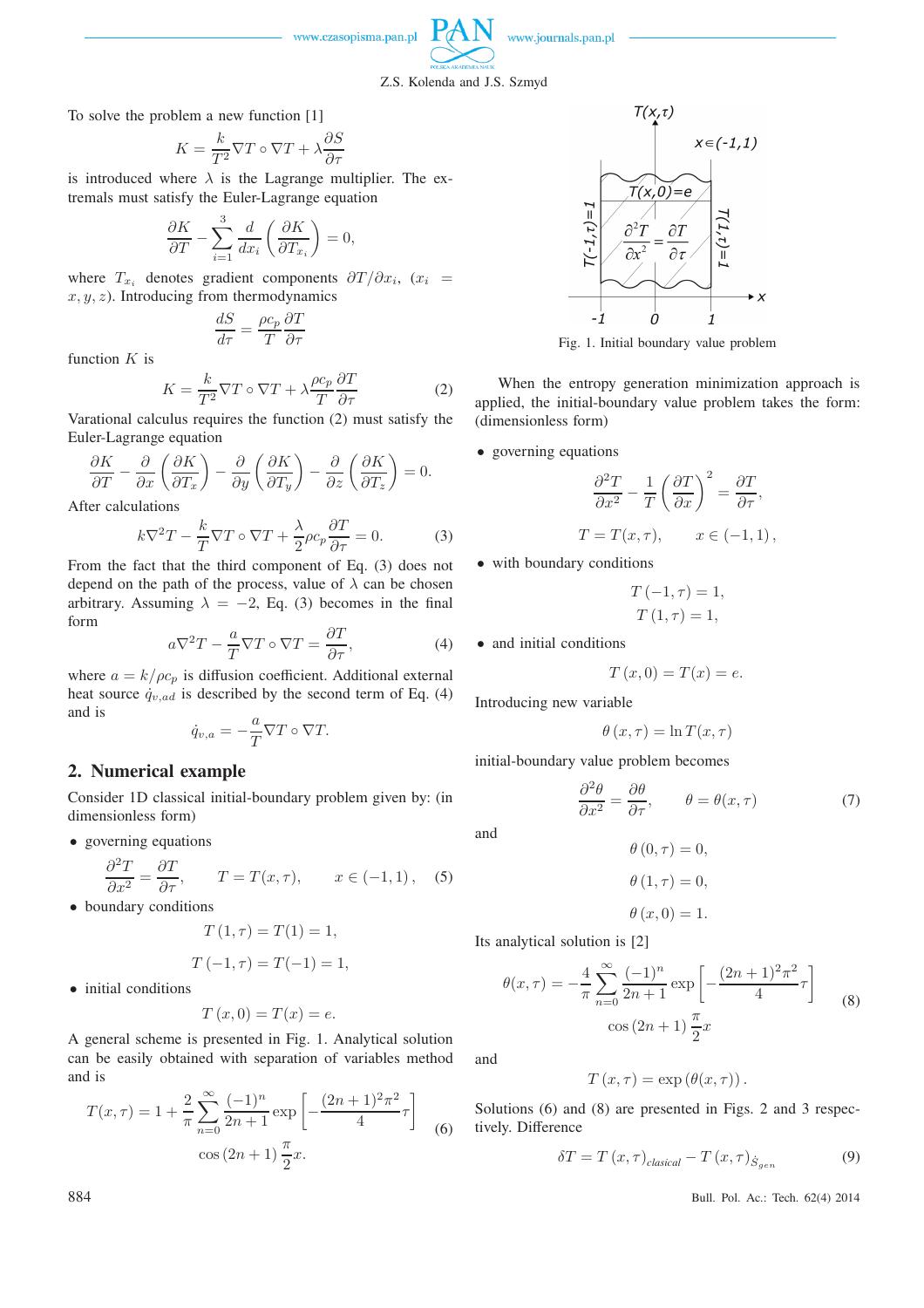











Fig. 3. Solution with entropy generation minimization condition



Fig. 4. Temperature difference  $\delta T(x, \tau)$  according to Eq. (9)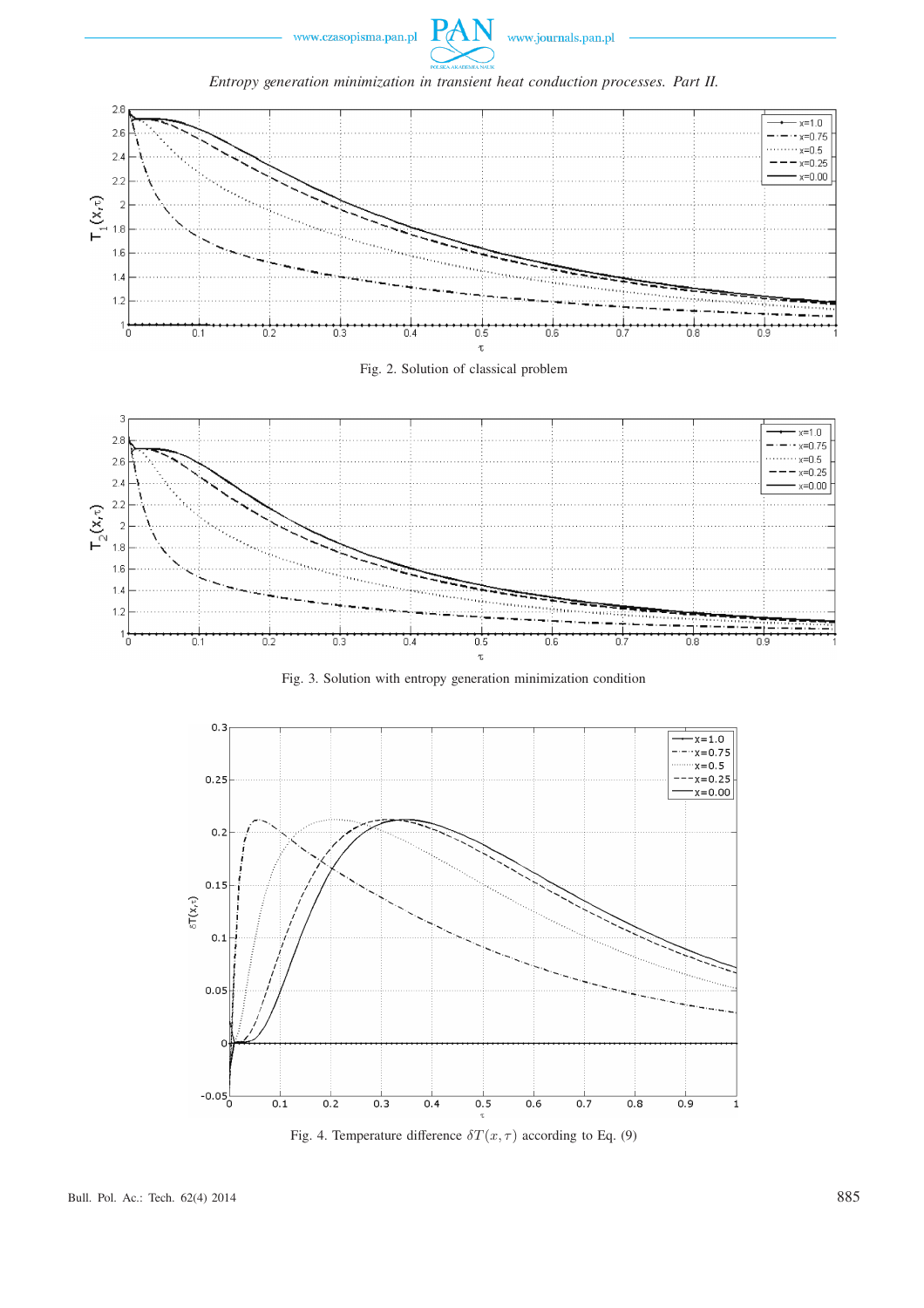

www.journals.pan.pl



is shown in Fig. 4 where  $T(x, \tau)_{classical}$  and  $T(x, \tau)_{\dot{S}_{gen}}$  are solutions of classical and entropy generation minimization initial-boundary value problems (5) and (7). Solutions (6) and (8) allow to calculate entropy generation rates

$$
\dot S_{gen,t} = 2 \int\limits_0^1 \int\limits_0^\infty \frac{1}{T^2} \left(\frac{\partial T(x,\tau)}{\partial x}\right)^2 dxd\tau
$$

and

$$
\dot{S}_{gen,t}=2\int\limits_{0}^{1}\int\limits_{0}^{\infty}\left(\frac{\partial\theta(x,\tau)}{\partial x}\right)^{2}dxd\tau.
$$

Numerical calculations gives

• classical initial-boundary value problem

$$
\dot{S}_{gen,cl} = 0.332 \text{ (J/m}^3\text{K}),
$$

• entropy generation minimization

$$
\dot{S}_{gen,cl} = 0.267
$$
 (J/m<sup>3</sup>K).

#### **3. Example of general solution**

**3.1. Initial-boundary value problem when boundary conditions depends on time.**

• governing equations (dimensionless form)

$$
\frac{\partial^2 T}{\partial x^2} - \frac{1}{T} \left( \frac{\partial T}{\partial x} \right)^2 = \frac{\partial T}{\partial \tau},
$$
  

$$
T = T(x, \tau), \qquad x \in (0, 1),
$$

• boundary conditions

$$
T(0, \tau) = \phi_1(\tau),
$$
  

$$
T(1, \tau) = \phi_2(\tau),
$$

• initial conditions

$$
T(x,0) = f(x).
$$

After transformation

$$
\theta(x,\tau) = \ln T(x,\tau)
$$

the problem is

$$
\frac{\partial^2 \theta}{\partial x^2} = \frac{\partial \theta}{\partial, \tau},
$$
  

$$
\theta(0, \tau) = \ln \phi_1(\tau),
$$
  

$$
\theta(1, \tau) = \ln \phi_2(\tau),
$$
  

$$
\theta(x, 0) = \ln f(x)
$$

and its solution is given with the use of Duhamel's theorem [2]:

$$
\theta(x,\tau) = 2 \sum_{n=0}^{\infty} \exp(-n^2 \pi^2 \tau) \sin(n\pi x)
$$

$$
\left[ \int_{0}^{1} \ln f(x') \frac{\pi}{2} \sin(n\pi x') dx' + \cdots + n\pi \int_{0}^{\tau} \exp(n^2 \pi^2 \lambda) \left\{ \ln \phi_1(x) - (-1)^n \ln \phi_2(x) \right\} \right]
$$

and

$$
T(x,\tau) = \exp(\theta(x,\tau)).
$$

In such cases entropy generation rate calculation requires numerical calculation.

#### **3.2. Consider 2D initial-boundary value problem.**

• governing equations (dimensionless form)

$$
\frac{\partial^2 T}{\partial x^2} + \frac{\partial^2 T}{\partial y^2} - \frac{1}{T} \left[ \left( \frac{\partial T}{\partial x} \right)^2 + \left( \frac{\partial T}{\partial y} \right)^2 \right] = \frac{\partial T}{\partial \tau},
$$
  

$$
T = T(x, \tau), \qquad x, y \in (-1, 1),
$$

• boundary conditions

$$
T(x, -1, \tau) = T(x, 1, \tau)
$$

$$
=T(-1, y, \tau)=T(1, y, \tau)=1.
$$

• initial conditions

$$
T(x, y, 0) = T_0(x, y).
$$

After introducing

$$
\theta(x, y, \tau) = \ln T(x, y, \tau)
$$

the problem takes the form

$$
\frac{\partial^2 \theta}{\partial x^2} + \frac{\partial^2 \theta}{\partial y^2} = \frac{\partial \theta}{\partial \tau}
$$

and

$$
\theta(x, -1, \tau) = \theta(x, 1, \tau) = \theta(-1, y, \tau) = \theta(1, y, \tau) = 0,
$$

$$
\theta(x, y, 0) = \theta_0(x, y) = \ln T_0(x, y).
$$

The solution for  $\theta$  is [3]:

$$
\theta(x, y, \tau) = \psi(x, 1) \cdot \psi(y, 1) \text{erf} \frac{x}{2\sqrt{\tau}},
$$

where

$$
\psi(x,1) = \frac{4}{\pi} \sum_{n=0}^{\infty} \frac{(-1)^n}{2n+1} \exp\left[-\frac{(2n+1)^2 \pi^2}{4} \tau\right]
$$

$$
\cos(2n+1)\frac{\pi}{2}x
$$

and finally

$$
T(x, y, \tau) = \exp(\theta(x, y, \tau)).
$$

886 Bull. Pol. Ac.: Tech. 62(4) 2014